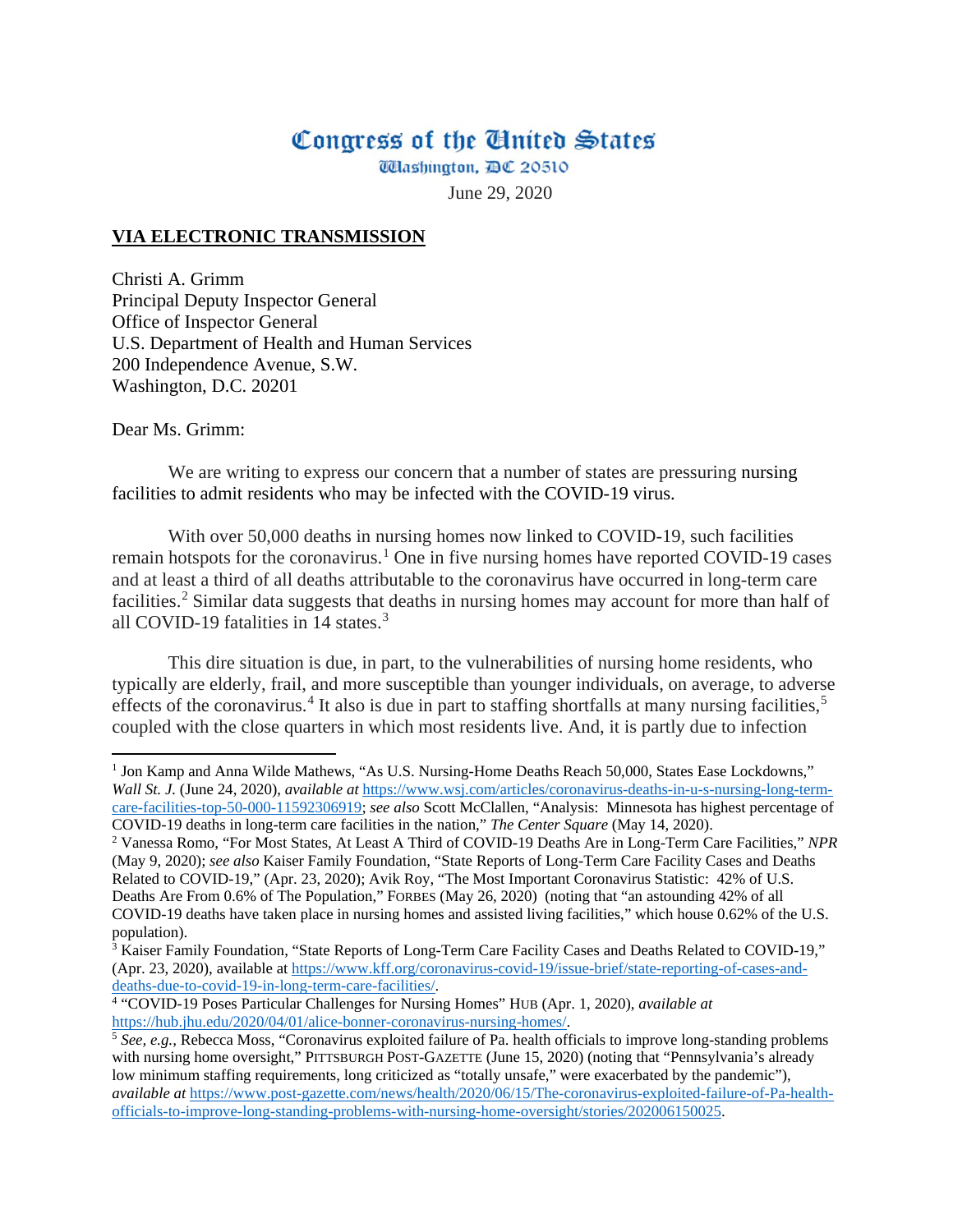Principal Deputy Inspector General Grimm Page 2 June 29, 2020

control and prevention deficiencies that posed persistent challenges for years at many nursing homes across the nation.<sup>[6](#page-1-0)</sup>

As noted last month by the U.S. Government Accountability Office (GAO), 82 percent of nursing homes surveyed had been cited at least once for infection prevention and control shortfalls in a recent four-year period, [7](#page-1-1) making it the most common deficiency cited. (Examples include: not properly isolating sick residents, using improper handwashing techniques, not wearing masks or using other personal protective equipment.) GAO underscored that infection control and prevention practices "can be critical to preventing the spread of infectious diseases, including COVID-19" in nursing homes.<sup>[8](#page-1-2)</sup> More concerning, about half of the nursing facilities with such deficiencies were cited multiple times over the course of several years, "an indicator of persistent problems,"[9](#page-1-3) according to GAO.

As reported by the media, the governors of a handful of states in which some nursing homes struggled to provide safe and adequate care "actually ordered nursing homes to accept patients with active COVID-19 infections who were being discharged from hospitals."[10](#page-1-4) Governors issuing such directives include those in New York, New Jersey, California, Pennsylvania, and Michigan.<sup>[11](#page-1-5)</sup>

These state directives were issued as the COVID-19 fatality rate in nursing homes soared. In Pennsylvania, which reportedly has the seventh highest death rate for residents of these facilities,<sup>[12](#page-1-6)</sup> 69 percent of the state's COVID-19 fatalities are now attributable to nursing and

 $\overline{a}$ 

[https://www.forbes.com/sites/theapothecary/2020/05/26/nursing-homes-assisted-living-facilities-0-6-of-the-u-s](https://www.forbes.com/sites/theapothecary/2020/05/26/nursing-homes-assisted-living-facilities-0-6-of-the-u-s-population-43-of-u-s-covid-19-deaths/#7c36cba274cd)[population-43-of-u-s-covid-19-deaths/#7c36cba274cd.](https://www.forbes.com/sites/theapothecary/2020/05/26/nursing-homes-assisted-living-facilities-0-6-of-the-u-s-population-43-of-u-s-covid-19-deaths/#7c36cba274cd)

<span id="page-1-0"></span><sup>6</sup> GOV'T ACCOUNTABILITY OFFICE (GAO), "Infection Control Deficiencies Were Widespread and Persistent in Nursing Homes Prior to COVID-19 Pandemic," GAO-20-576R (May 20, 2020), *available at* [https://www.gao.gov/assets/710/707069.pdf.](https://www.gao.gov/assets/710/707069.pdf)

<span id="page-1-1"></span> $^7$  *Id.* at 4.

<span id="page-1-2"></span><sup>8</sup> *Id.*

<span id="page-1-3"></span><sup>&</sup>lt;sup>9</sup> *Id.* ("In each individual year from 2013 through 2017, the percent of surveyed nursing homes with an infection prevention and control deficiency ranged from 39 percent to 41 percent. In 2018 and 2019, we found that this continued with about 40 percent of surveyed nursing homes having an infection prevention and control deficiency cited each year. About half—6,427 of 13,299 (48 percent)—of the nursing homes with an infection prevention and control deficiency cited in one or more years of the period we reviewed had this type of deficiency cited in multiple consecutive years from 2013 through 2017. This is an indicator of persistent problems.").

<span id="page-1-4"></span><sup>&</sup>lt;sup>10</sup> Avik Roy, "The Most Important Coronavirus Statistic: 42% of U.S. Deaths Are From 0.6% of The Population," FORBES (May 26, 2020) ("an astounding 42% of all COVID-19 deaths have taken place in nursing homes and assisted living facilities," which house 0.62% of the U.S. population), *available at* 

<span id="page-1-5"></span><sup>&</sup>lt;sup>11</sup> Kim Barker and Amy Julia Harris, "'Playing Russian Roulette': Nursing Homes Told to Take the Infected," N.Y. TIMES (Apr. 24, 2020) (citing "state guideline [that] says [nursing](https://www.nytimes.com/2020/05/07/business/coronavirus-nursing-homes.html) homes cannot refuse to take patients from hospitals solely because they have the [coronavirus"](https://www.nytimes.com/2020/05/07/business/coronavirus-nursing-homes.html)), *available at* [https://www.nytimes.com/2020/04/24/us/nursing-homes](https://www.nytimes.com/2020/04/24/us/nursing-homes-coronavirus.html)[coronavirus.html.](https://www.nytimes.com/2020/04/24/us/nursing-homes-coronavirus.html)

<span id="page-1-6"></span><sup>12</sup> Kaiser Family Foundation, *supra* note 3.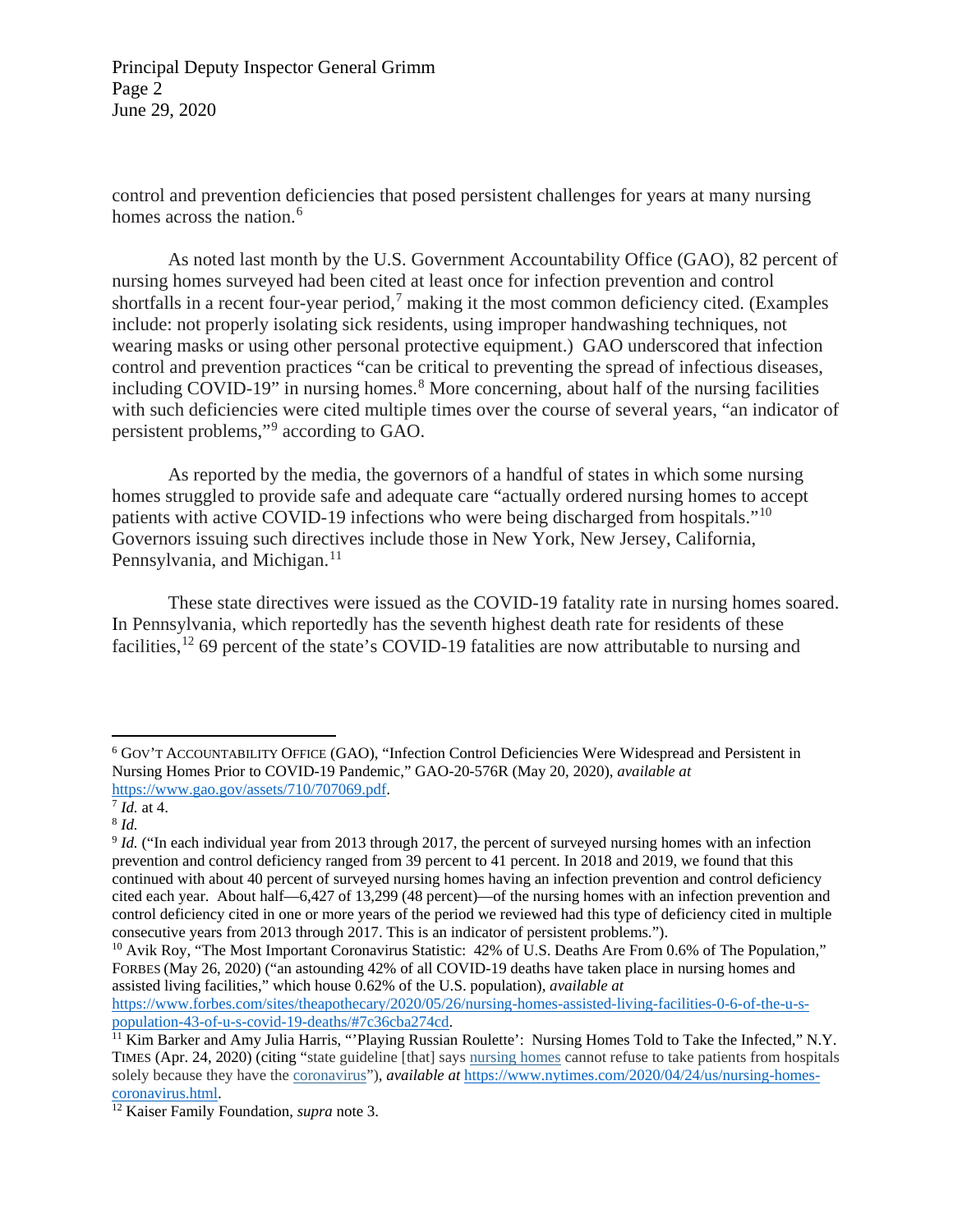Principal Deputy Inspector General Grimm Page 3 June 29, 2020

 $\overline{\phantom{a}}$ 

personal care homes. [13](#page-2-0) Similarly, in New Jersey, the rate was roughly 52 percent as of last month;<sup>[14](#page-2-1)</sup> in New York, at least 6,000 deaths are attributable to nursing homes; and in Michigan, where the governor's directive has yet to be rescinded, 34 percent of COVID-19 deaths reportedly are linked to nursing homes. [15](#page-2-2)

It appears that at least one governor reportedly reinforced this requirement well after the period in which COVID-19 cases at hospitals peaked—suggesting that its imposition on nursing homes was not entirely due to hospital overcrowding.<sup>[16](#page-2-3)</sup> To illustrate: on April 23, according to *Forbes,* after hospitalization rates already had peaked in New York, Governor Cuomo "declared that nursing homes 'don't have a right to object' to accepting elderly patients with active COVID-19 infections."[17](#page-2-4)

More puzzling, although the Federal government set up temporary hospitals in New York, state officials seemingly did not rely on such resources, in any truly meaningful way, as an alternative to nursing homes. For example, although the U.S. Navy sent an entire hospital ship staffed with a crew of 1,200 to treat COVID-19 patients, the 1,000 bed hospital ship departed New York on April  $30<sup>th</sup>$ , reportedly having treated fewer than 200 during its month-long stay.<sup>18</sup> In addition, the U.S. Army Corps of Engineers set up a temporary hospital inside the nation's biggest convention center, the Jacob K. Javits Center, at the end of March, which by early April had the capacity to treat up to 2,500 patients.<sup>[19](#page-2-6)</sup>

Some skilled nursing facilities already may have an incentive, in the form of payments under State or Federal programs, for accepting patients discharged from hospitals with a

<span id="page-2-0"></span><sup>&</sup>lt;sup>13</sup> Don Shaw, "69% of COVID-19 Deaths in PA are Nursing or Personal Care Homes, House Speaker Unveils Bill to Protect Residents Living in Care," PENNSYLVANIA CHRONICLE (June 19, 2020), *available at*  [https://www.pennsylvaniachronicle.com/news-pennsylvania/pennsylvania/69-of-covid-19-deaths-in-pa-are-in](https://www.pennsylvaniachronicle.com/news-pennsylvania/pennsylvania/69-of-covid-19-deaths-in-pa-are-in-nursing-or-personal-care-homes-house-speaker-unveils-bill-to-protect-residents-living-in-care/)[nursing-or-personal-care-homes-house-speaker-unveils-bill-to-protect-residents-living-in-care/.](https://www.pennsylvaniachronicle.com/news-pennsylvania/pennsylvania/69-of-covid-19-deaths-in-pa-are-in-nursing-or-personal-care-homes-house-speaker-unveils-bill-to-protect-residents-living-in-care/)

<span id="page-2-1"></span><sup>&</sup>lt;sup>14</sup> Karen Yourish, K.K. Rebecca. Lai, et al., "One-Third of All U.S. Coronavirus Deaths are Nursing Home Residents or Workers," N.Y TIMES (May 11, 2020), *available at*

<span id="page-2-2"></span>[https://www.nytimes.com/interactive/2020/05/09/us/coronavirus-cases-nursing-homes-us.html.](https://www.nytimes.com/interactive/2020/05/09/us/coronavirus-cases-nursing-homes-us.html) <sup>15</sup> Craig Mauger, "New Michigan numbers: 34% of COVID-19 deaths linked to nursing homes," THE DETROIT NEWS (June 15, 2020), *available at* [https://www.detroitnews.com/story/news/local/michigan/2020/06/15/new](https://www.detroitnews.com/story/news/local/michigan/2020/06/15/new-michigan-numbers-34-covid-19-deaths-linked-nursing-homes/3193407001/)[michigan-numbers-34-covid-19-deaths-linked-nursing-homes/3193407001/.](https://www.detroitnews.com/story/news/local/michigan/2020/06/15/new-michigan-numbers-34-covid-19-deaths-linked-nursing-homes/3193407001/)

<span id="page-2-3"></span><sup>&</sup>lt;sup>16</sup> Avik Roy, "The Most Important Coronavirus Statistic: 42% of U.S. Deaths Are From 0.6% of the Population," FORBES (May 26, 2020), *available at* [https://www.forbes.com/sites/theapothecary/2020/05/26/nursing-homes](https://www.forbes.com/sites/theapothecary/2020/05/26/nursing-homes-assisted-living-facilities-0-6-of-the-u-s-population-43-of-u-s-covid-19-deaths/#5692005e74cd)[assisted-living-facilities-0-6-of-the-u-s-population-43-of-u-s-covid-19-deaths/#5692005e74cd.](https://www.forbes.com/sites/theapothecary/2020/05/26/nursing-homes-assisted-living-facilities-0-6-of-the-u-s-population-43-of-u-s-covid-19-deaths/#5692005e74cd)  $\overline{17}$  *Id.* 

<span id="page-2-5"></span><span id="page-2-4"></span><sup>&</sup>lt;sup>18</sup> J.D. Simkins, "Hospital ship Comfort departs NYC, having treated fewer than 200 patients, U.S. NAVY TIMES (Apr. 30, 2020) ("By the time of Comfort's departure, the approximately 1,200-person crew and 1,000-bed hospital had treated just 182 patients, of which approximately 70 percent had COVID-19"), *available at* [https://www.navytimes.com/news/your-navy/2020/04/30/hospital-ship-comfort-departs-nyc-having-treated-fewer](https://www.navytimes.com/news/your-navy/2020/04/30/hospital-ship-comfort-departs-nyc-having-treated-fewer-than-200-patients/)[than-200-patients/.](https://www.navytimes.com/news/your-navy/2020/04/30/hospital-ship-comfort-departs-nyc-having-treated-fewer-than-200-patients/)

<span id="page-2-6"></span><sup>&</sup>lt;sup>19</sup> *Id.* (noting that "[u]nderutilization of added medical resources in New York City is not unique to the Comfort. Thousands of hospital beds made available in a converted convention center have gone largely unused after quick assembly by the U.S Army Corps of Engineers.")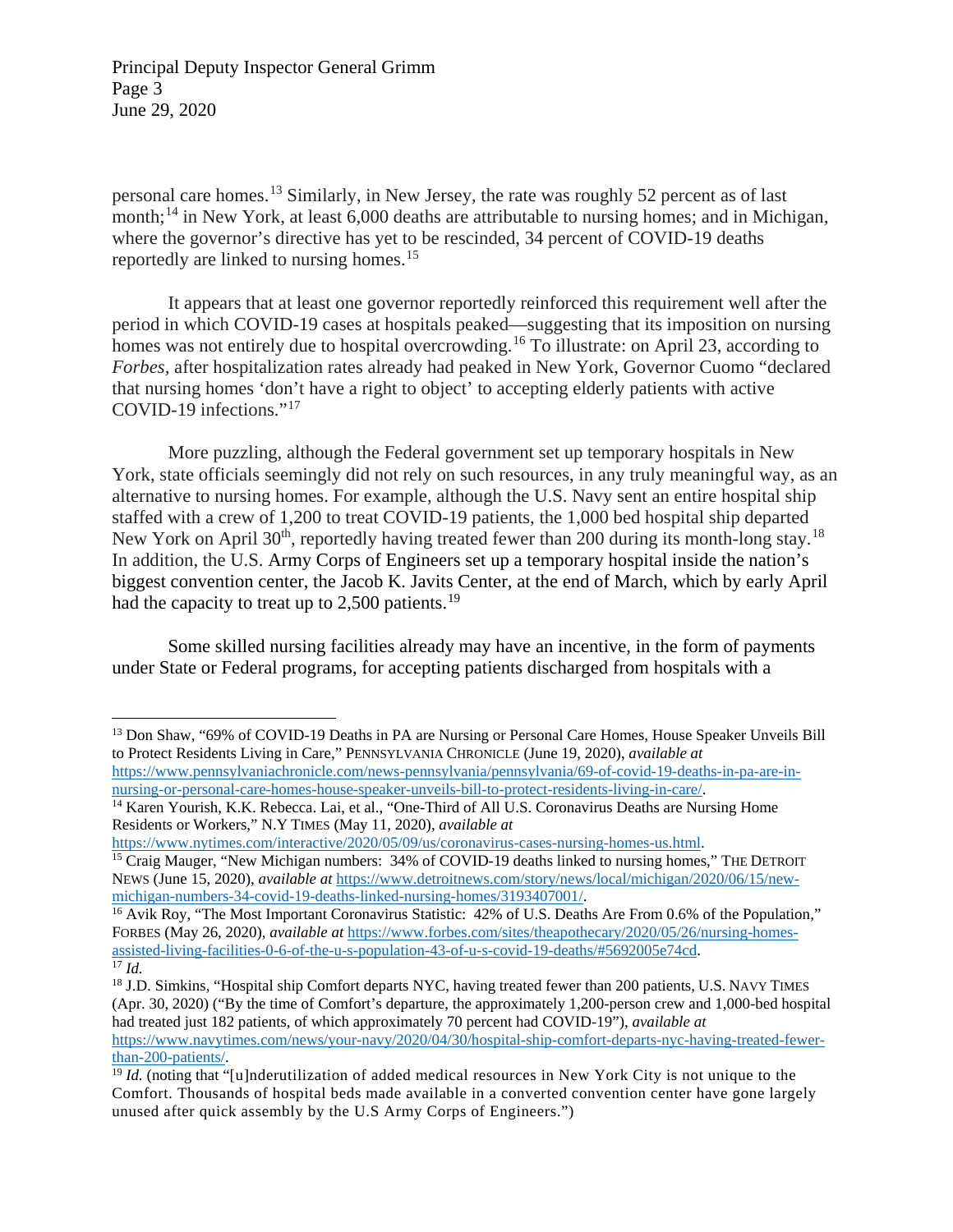Principal Deputy Inspector General Grimm Page 4 June 29, 2020

COVID-19 diagnosis. [20](#page-3-0) As noted by *Politico,* "the ones most desperate for the money are often among those with low ratings and a history of citations for poor cleanliness or neglecting patients."[21](#page-3-1) In light of this incentive, public officials should have expressly, and consistently, encouraged nursing home facilities uncomfortable with their directive to make alternative arrangements for those infected with the virus.

At the Federal level, the head of the Centers for Medicare and Medicaid Services (CMS) certainly did so, warning on May  $27<sup>th</sup>$  that "[u]nder no circumstances should a hospital discharge a patient to a nursing home that is not prepared to take care of those patients' needs."[22](#page-3-2) As reported by *Politifact*, the policy of the Centers for Disease Control and Prevention (CDC) is that hospitals should discharge patients with a COVID-19 diagnosis only to nursing homes and other long-term care facilities that are capable of implementing all recommended infection control procedures:

CDC "cited two 'key factors' to consider when deciding whether to discharge a patient with COVID-19 to a long-term care facility….First, is the patient medically ready for discharge to a long-term care facility? And second, *is the selected long-term care facility able to safely care for a patient recovering from the virus by implementing all* 

*[https://www.latimes.com/california/story/2020-05-03/coronavirus-nursing-homes-financial-profits.](https://www.latimes.com/california/story/2020-05-03/coronavirus-nursing-homes-financial-profits)*  $\overline{^{21}Id}$ .

<span id="page-3-0"></span> $\overline{a}$  $20$  "Coronavirus-positive patients can bring in double or more the funding of other residents. States including California, Massachusetts, Michigan and New Mexico, wanting to relieve pressure on crowded hospitals, are providing extra incentives for nursing homes to accept such patients….But the ones most desperate for the money are often among those with low ratings and a history of citations for poor cleanliness or neglecting patients. In Michigan, for example, eight of 20 nursing homes selected by the state government to build wings for coronaviruspositive patients are currently rated as "below average" or "much below average," the two lowest designations, on the Health and Human Services department's five-star nursing home rating scale.[" Maggie Severns and Rachel](https://www.politico.com/staff/maggie-severns)  [Roubein, "](https://www.politico.com/staff/maggie-severns)States Prod Nursing Homes to Take More COVID-19 Patients," *Politico, available at [https://www.politico.com/news/2020/06/04/states-nursing-homes-coronavirus-302134.](https://www.politico.com/news/2020/06/04/states-nursing-homes-coronavirus-302134)*

<span id="page-3-1"></span><sup>21</sup> *Id. See also* Jack Dolan and Brittany Mejia, "Coronavirus Patients Could Be Cash Cows For Nursing Homes, *Los Angeles Times* (May 3, 2020) ("A new Medicare reimbursement system that went into effect last fall pays nursing homes substantially more for new patients — including those released from a hospital — particularly for the first few weeks. Under those guidelines, COVID-19 patients can bring in upward of \$800 per day, according to nursing home administrators and medical directors interviewed by The Times. By contrast, facilities collect as little as \$200 per day for long-term patients with dementia, the industry experts said.")*, available at* 

<span id="page-3-2"></span><sup>&</sup>lt;sup>22</sup> Danielle Brown, "Verma Calls out Cuomo for forcing NY nursing homes to take COVID-19 patients," MCKNIGHTS LONG TERM CARE NEWS (May 29, 2020) (citing Fox News interview with CMS Administrator Seema Verma), *available at* [https://www.mcknights.com/news/verma-calls-out-cuomo-for-forcing-ny-nursing-homes-to](https://www.mcknights.com/news/verma-calls-out-cuomo-for-forcing-ny-nursing-homes-to-take-covid-19-patients/)[take-covid-19-patients/.](https://www.mcknights.com/news/verma-calls-out-cuomo-for-forcing-ny-nursing-homes-to-take-covid-19-patients/) A March 13th CMS document "says that nursing homes should only accept those patients for which they can care. The CMS memo also states: 'Per CDC, prompt detection, triage and isolation of potentially infectious residents are essential to prevent unnecessary exposures among residents, healthcare personnel, and visitors at the facility. Therefore, facilities should continue to be vigilant in identifying any possible infected individuals.'" Jill Terreri Ramos, " New York's nursing home policy was not fully in line with CDC," *Politfact* (Jun. 13, 2020), *available at* [https://www.politifact.com/factchecks/2020/jun/13/andrew-cuomo/new-yorks-nursing-home](https://www.politifact.com/factchecks/2020/jun/13/andrew-cuomo/new-yorks-nursing-home-policy-was-not-line-cdc/)[policy-was-not-line-cdc/](https://www.politifact.com/factchecks/2020/jun/13/andrew-cuomo/new-yorks-nursing-home-policy-was-not-line-cdc/)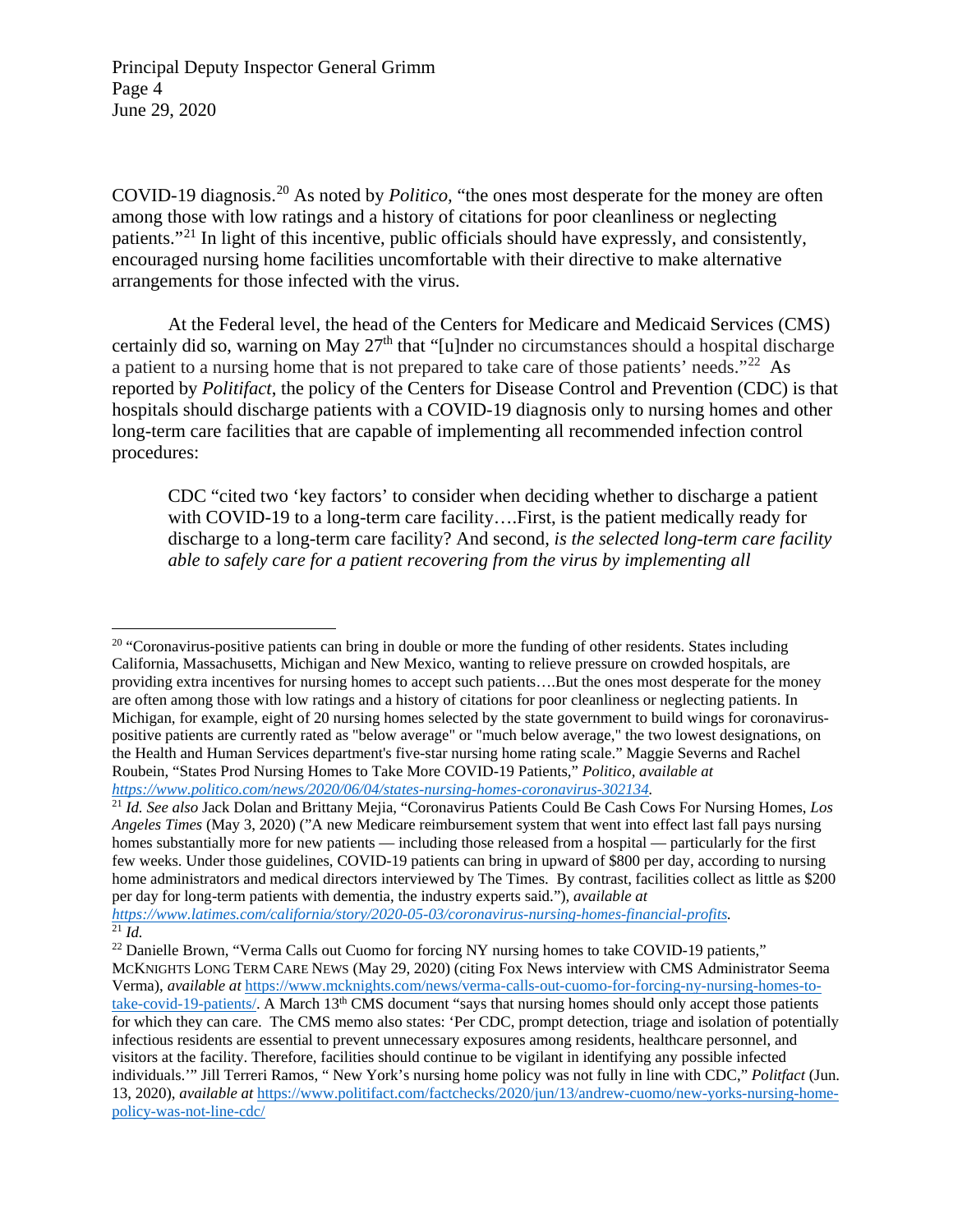Principal Deputy Inspector General Grimm Page 5 June 29, 2020

> *recommended infection control procedures?* These [CDC] directives were in place on or before March [23](#page-4-0), two days before the state [of New York] issued its advisory."<sup>23</sup>

State officials in other parts of the country followed this CDC guidance, often with better results. In Florida, for example, the governor signed an order banning hospitals from discharging infected patients into long-term care facilities.<sup>[24](#page-4-1)</sup> Other states, instead of barring the state's nursing facilities from denying admission (or readmission) to a patient solely based on a confirmed or suspected coronavirus diagnosis, designated some facilities for COVID-19 treatment only—an approach that some have characterized as a safer way to free up hospital beds for the most severely ill.<sup>[25](#page-4-2)</sup>

Those state officials that pressured nursing home administrators to admit untested and contagious COVID-19 patients from hospitals may have fueled the spread of the coronavirus in nursing facilities throughout these jurisdictions. <sup>[26](#page-4-3)</sup> The risks of this practice certainly were evident at the outset of the pandemic, when the coronavirus spread rapidly in a Washington longterm care facility in March.[27](#page-4-4) As reported by *Forbes*, on March 17, as the pandemic was just beginning to accelerate, at least one epidemiologist warned "that 'even some so-called mild or common-cold-type coronaviruses have been known for decades [to] have case fatality rates as high as 8% when they infect people in nursing homes.'"[28](#page-4-5) Deaths among residents of nursing homes and assisted-living facilities continue to increase.

With this in mind, we request that the Office of Inspector General initiate an investigation into whether the decision by these states to pressure nursing homes to admit COVID-19 patients from hospitals violated, or was in any way inconsistent with, guidelines or requirements for participation in Federal health care programs. As we do not know yet whether a second wave of the COVID-19 will occur later this year, we ask that you present your initial findings by September 30, 2020.

<span id="page-4-0"></span><sup>&</sup>lt;sup>23</sup> Jill Terreri Ramos, *supra* note 22 (characterizing as "mostly false" a statement by New York Gov. Cuomo regarding CDC's policy) [Emphasis added].

<span id="page-4-2"></span><span id="page-4-1"></span><sup>&</sup>lt;sup>24</sup> Don Shaw, *supra* note 13.<br><sup>25</sup> Danielle Brown, *supra* note 18.

<span id="page-4-3"></span><sup>&</sup>lt;sup>26</sup> As noted by *Politifact*, "the AMDA Society for Post-Acute and Long-Term Care Medicine issued a statement on March 26 opposing the New York Governor's] order: "We find the New York State Advisory to be over-reaching, not consistent with science, unenforceable, and beyond all, not in the least consistent with patient safety principles." A joint statement by that organization and others in long-term care three days later reinforced their objections: 'a blanket order for every nursing home in the state to accept all admissions from hospitals is not sound policy.'" Jill Terreri Ramos, *supra* note 22.

<span id="page-4-5"></span><span id="page-4-4"></span><sup>&</sup>lt;sup>27</sup> Asia Fields and Paige Cornwell, "Coronavirus killed hundreds at Washington state's long-term care facilities," THE SEATTLE TIMES (Apr. 18, 2020), *available at* [https://www.seattletimes.com/seattle-news/coronavirus-killed](https://www.seattletimes.com/seattle-news/coronavirus-killed-hundreds-at-washington-states-long-term-care-facilities-six-weeks-later-widespread-testing-may-finally-near/)[hundreds-at-washington-states-long-term-care-facilities-six-weeks-later-widespread-testing-may-finally-near/.](https://www.seattletimes.com/seattle-news/coronavirus-killed-hundreds-at-washington-states-long-term-care-facilities-six-weeks-later-widespread-testing-may-finally-near/) <sup>28</sup> Avrik Roy, *supra note* 2.